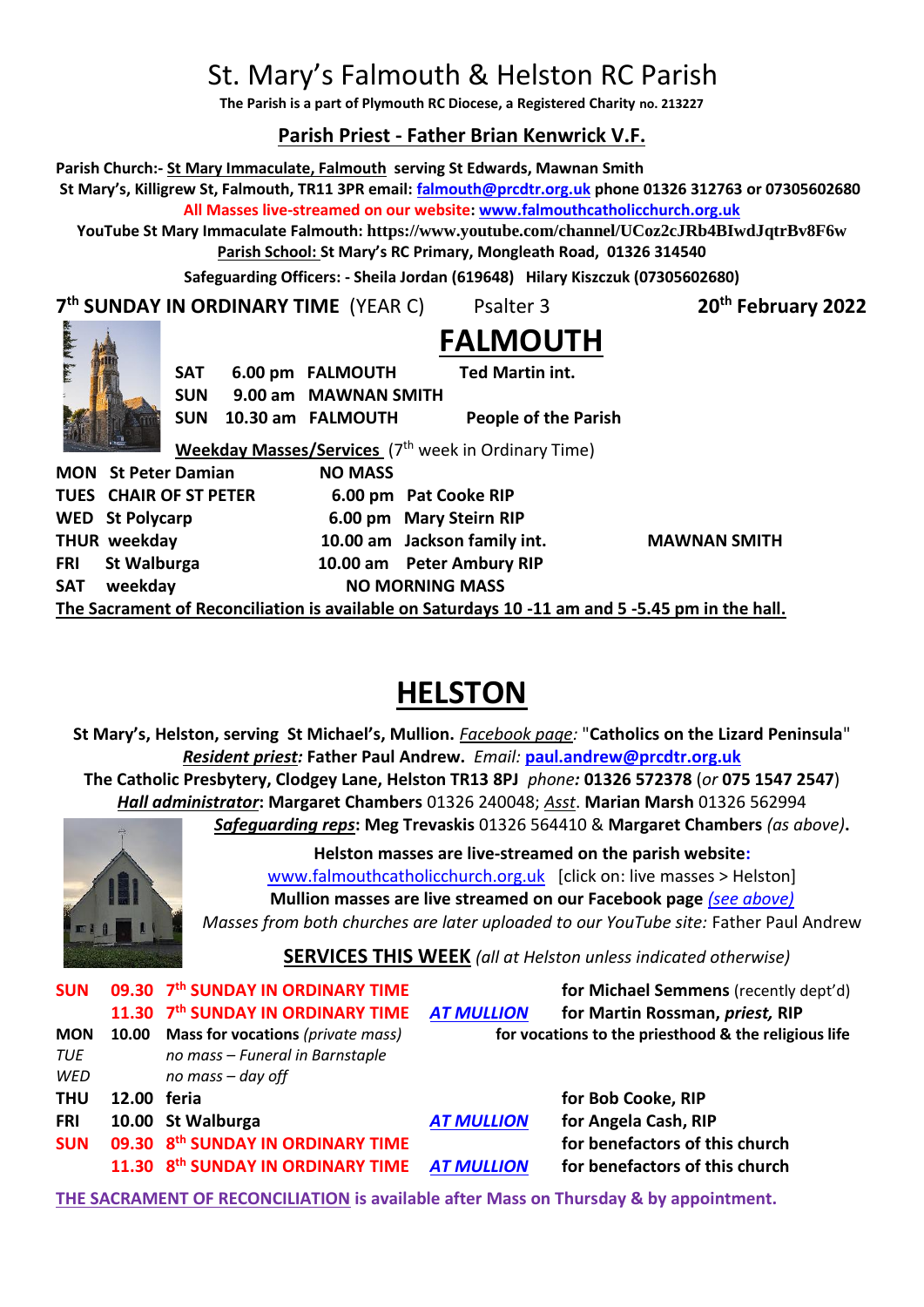# **Helston & Mullion News**

# **A VERY WARM WELCOME to all who are worshipping with us today**.

There is **coffee or tea after mass on Sunday** in the church hall at Helston.

There appears to be a problem with watching the live-streamed mass at Helston on the ChurchCam app. Please use the parish website instead, as this appears to be OK (details on the front page).

The reports from the **Church meetings** in Mullion and Helston are available in the display stand.

The **TIMETABLE FOR LENT** in both churches is now published – please take a copy.

A full copy of the New COVID regulations is available in the display stand.

A reminder that Fr Paul is Catholic duty chaplain for Treliske Hospital on a Monday, so if you phone or call at the Presbytery you may not find him home. Please use the mobile if urgent.

### COLLECTION REPORT:

06/02/22: Helston £86.70; Mullion £64.90; Envelopes £32.00; Intentions: £nil Books, candles, etc. £29.30 TOTAL £212.90

# *WE DESPERATELY NEED MORE COUNTERS!*

Can we also urge you to think about giving by Standing Order, which would mean you wouldn't have to find the right money each week and we wouldn't have to count it!!! We are moving towards a cashless society in so many areas, let's do it in church too.

A reminder that **MORNING PRAYER** is usually said 20 mins. before mass on Tuesdays and Thursdays (but on Mondays, Thursdays & Fridays in Lent).

#### **DATES FOR YOUR DIARY:**

**Thu 24th Feb: Quiz Evening at Helston** beginning at 19.30. – *Last party before Lent!*

**Wed 2nd Mar: Ash Wednesday: LENT BEGINS. Mass: Helston: 10.00; Mullion: 11.30**

**Fri 4th Mar:** (Women's) **World Day of Prayer. Mullion: 2pm at the Methodist Church Helston:** *to be arranged – details later.*

# **Falmouth & Mawnan Smith News**

#### **First Holy Communion**

Classes for the children are breaking for half term and will resume on Tuesday 1<sup>st</sup> March at 3.25 pm at St Mary's School.

#### **St Mary's Fairtrade Stall**

**This Sunday** you have the opportunity to buy Fairtrade products in the hall after Mass. Our team has grown smaller in number and we would love to welcome new members. Speak to Pat on Sunday if you are interested in joining the team.

#### **Lent 2022**

Lent begins on Ash Wednesday, 2<sup>nd</sup> March 2022. There will be two Masses at Falmouth, 9.00 am and 6.00 pm. At both Masses there will be the traditional blessing and distribution of ashes.

#### **Lent – Stations of the Cross**

Fridays during Lent at 6.00 pm at St Mary's Falmouth, beginning **Friday 4th March**. The Stations will also be live streamed. Last year we made available copies of the Stations of the Cross according to St Alphonsus and I do hope you have kept them for I intend to use them again this year for this will enable those who live stream to be involved and take part.

#### **OH NO, NOT LENT AGAIN!!**

A reflection by Father Brian at 6.30 pm on **Tuesday 1st March** in the church. The reflection will also be livestreamed and recorded for those unable to attend. Please go to [www.falmouthcatholicchurch.org.uk](http://www.falmouthcatholicchurch.org.uk/) and click on Live Mass.

#### **Social & Fundraising Team Meeting**

**Tuesday 22 February 2022 Parish Hall 10.45am** EVERYONE WELCOME. Please come along and help us plan events for this new year. If you are unable to attend the meeting, and have any ideas/suggestions for future events, please share them with Pat Fitzpatrick emai[l:patfitzpatrick70@btinternet.com](mailto:patfitzpatrick70@btinternet.com)

(01326 316566) or, any member of the team.

#### **News for Students**

Please join us for Food4Soul at the Chaplaincy in Penryn on **Monday 21st February**. Fr Martin will be saying Mass at 12:00 and this will be followed by a soup lunch with something sweet to finish with. **Wednesday 23rd February**- Table tennis from 3:30-5 pm in the Parish Hall. Join us for a play and a chat. £1 includes a hot drink and some cake.

**Thursday 24th** Drop in at the Chaplaincy in Penryn 3- 4:30 pm. Come in for a chat! I am especially keen to get your views on the idea of having a student prayer group.

#### **Walk With Me Booklet**

A Lenten Journey of Prayer for 2022, now available in the church cost £1 but feel free to take on without any cost.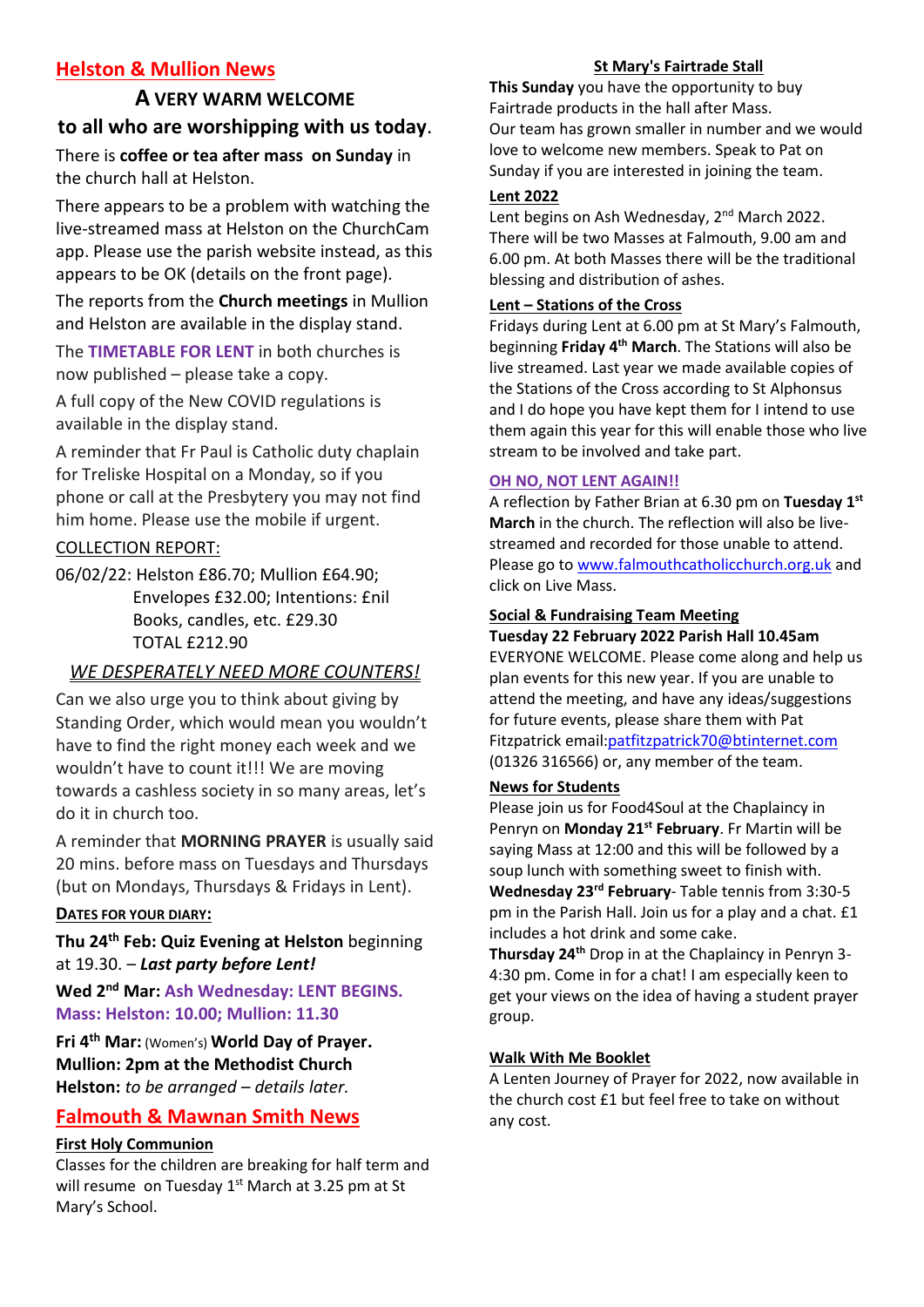#### **FAIRTRADE FALMOUTH COFFEE MORNING INVITATION**

**Saturday 26th February 2022, 11am -2pm.** Atherton Suite Old Post Office building on the Moor. St Mary's parishioners has shown great support for Fairtrade over many years and we thank you for your support. As farmers and workers face the impact of the climate crisis on crops like coffee, cocoa and bananas, your support is needed more than ever. Join us for free Fairtrade refreshments, chocolate tastings and a chance to buy Fairtrade products Saturday 26<sup>th</sup> February. Catch up on the latest news from Fairtrade farmers. Bring your friends. Everyone welcome.

#### **LET IT BE – INSPIRING FILM COURSE ON MARY**

For the benefit of those who missed the CaFE film course on Mary last year we are running it again. Filmed around the world with well-known experts and down-to-earth testimonies about how the example and prayer of Mary can help us grow in our everyday faith. As part of the course you will get your own Let It Be Book which includes the main content of the film plus lots of useful follow-on info and optional daily prayer reflections. Why not bring a friend and come and check out Session 1. We do ask for a donation of £2 for the book. Starting on **Thursday 3rd March** at 3pm in the Hall at St Mary's in Falmouth and continuing on Thursdays 17th, 24th, 31st March and ending on Tuesday 5th April all at 3pm. Refreshments included.

#### **CAFOD DEANERY MEETING**

CAFOD volunteers from parishes across Cornwall held their deanery meeting via zoom last week. Our CAFOD team will be meeting on **February 24th** in the hall at 6.00 pm and any more volunteers are welcome to join us. We will be planning for the March Family Fast Day and other activities in Lent. We hope that parishioners will enthusiastically join in walking or sponsoring a CAFOD Lenten Walk for Hunger

Details to follow.

#### **Regular Events at Falmouth**

Mondays – Brownies & Guides 3.45 pm Wednesdays – Craft Club 10 am -12 noon Wednesdays - Table Tennis – 3.30 – 5.00 pm 1 st Tuesday – coffee morning – 10.45 am 2<sup>nd</sup> Tuesday - Justice & Peace 2.00 pm Last Tuesday – Living with Loss 2.00 pm 3 rd Sunday – Fairtrade after 10.30 Mass

#### **Date for your diary**

Lent celebration of the Sacrament of Reconciliation. Saturday 2<sup>nd</sup> April from 10 am to 12 noon. Three priests will be available to hear individual confessions. Do please try to come along and celebrate the gifts of God's mercy and forgiveness before Easter.

#### **News for All 4 Churches**

**World Day of Prayer 4th March 2022** The service this year has been written by Christian women from England, Wales and Northern Ireland. The Falmouth and Penryn service will this year be held in the Falmouth Parish Church of King Charles the Martyr, on Friday March 4th at 10.30 a.m. All welcome, women, men and children

#### **Vocations day**

**Have you asked the question 'Is God calling me to be a Priest': Day of Reflection - Accompanying you in your journey of discernment of vocation.** Fr Jacek Kostuch is offering a day of reflection for men *(18 + … if younger we would still like to hear from you with parents' permission)* from 10:00-17:00 on **Saturday 26 February** at Fowey Retreat House. Fr Jacek will be accompanied by at least one other priest. The day will be a time for Mass, additional time praying, reflection, and sharing a meal together. For further information and to register for the event, please contact Fr Jacek on [Jacek.Kostuch@prcdtr.org.uk](mailto:Jacek.Kostuch@prcdtr.org.uk) by 23<sup>rd</sup> February 2022 at the latest please. Arrangements can be made to collect you from St Austell Station before 9:15, and returned after, if required.

#### *Online Event – What is God saying to the Church?*

March 2022 marks two years since the pandemic hit much of the world. What is God saying to the Church in the last two years? What have we learned? What should be our focus moving forward?

A live online event featuring, Bishop Robert Barron, Fr James Mallon (of Divine Renovation) and Rev'd Nicky Gumble (of ALPHA), on **Tuesday 1st March at 6pm.** To Register please access through: <https://www.divinerenovation.org/events>

#### **Franciscans at Home on the internet**

Would you like to spend one hour a week online, with others, doing Franciscan at Home course from the **Parenting** and the **Lay Vocation** series? (Titles include *Preventive System of St. John Bosco, Introducing the Scriptures to Children, Faith and Moral Development: Ages 3–6, Catholic Social Teaching* and many more. Let us know what interests you, and what times you are free to meet and we can set up a free course. For more information email

#### [deborah.vanKroonenburg@prcdtr.org.uk](mailto:deborah.vanKroonenburg@prcdtr.org.uk)

#### **National Novena to St Joseph (Mill Hill Fathers)**

Will take place from  $10^{th}$  to  $18^{th}$  March at St Joseph's church, Maidenhead. Masses are live streamed via Mill Hill website:

[www.millhillmissionaries.com/novena.](http://www.millhillmissionaries.com/novena) To request a Novena prayer booklet write to Novena Director, 6 Colby Gardens, Maidenhead,SL6 7GZ 01628 676909 or email[: novenamhm@gmail.com](mailto:novenamhm@gmail.com)